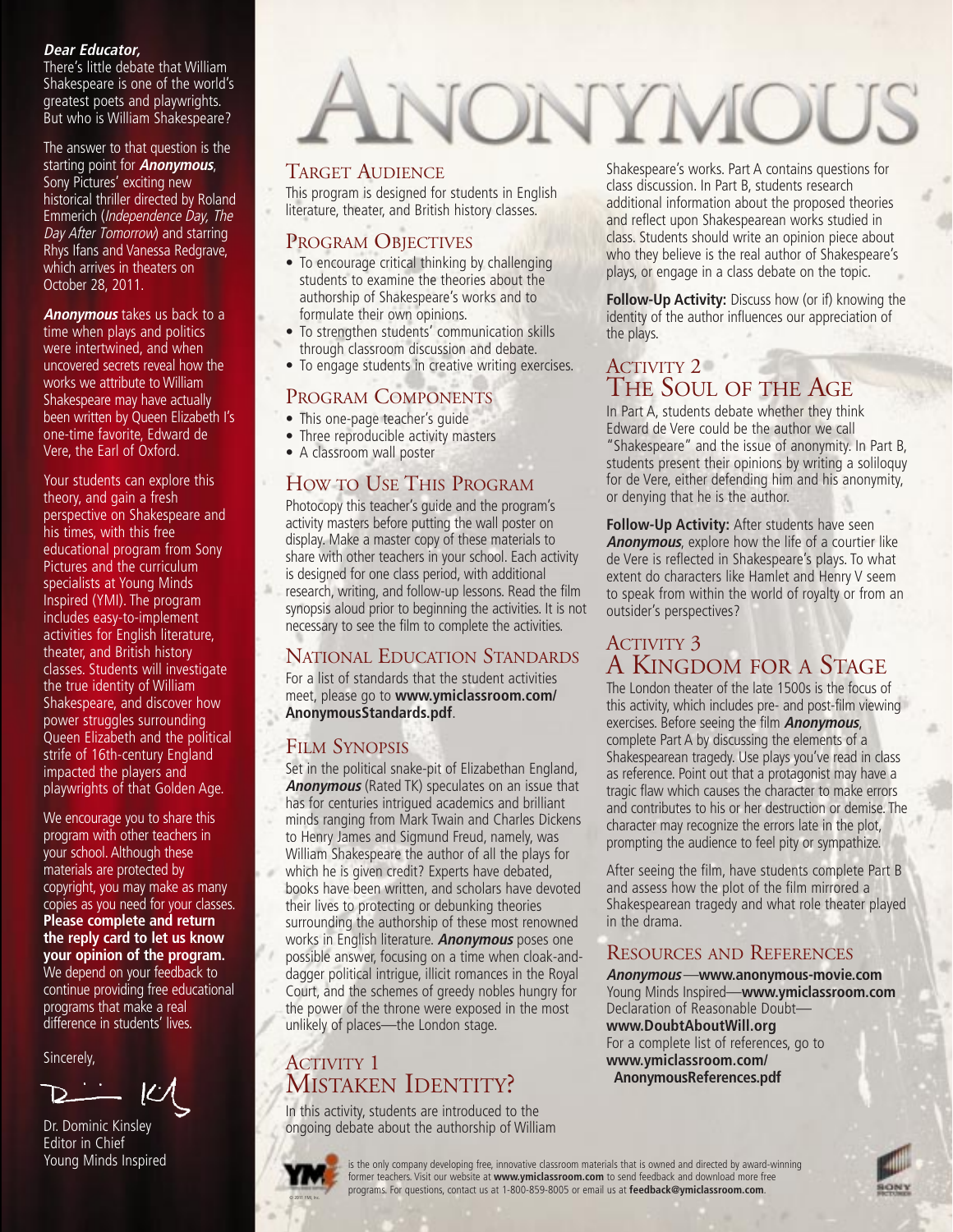## ACTIVITY 1 MISTAKEN IDENTITY?



an a man of limited education who evidently never traveled beyond his native country flourish as a prolific and talented poet and playwright? Theorists who doubt that William Shakespeare from Stratford-upon-Avon authored at least 37 plays and 154 sonnets would say, "No." And

that is the answer explored in the new historical thriller, *Anonymous*, directed by Roland Emmerich (*Independence Day, The Day After Tomorrow*) and starring Rhys Ifans and Vanessa Redgrave, which arrives in theaters on October 28, 2011.

*Anonymous* brings Elizabethan England to life as an era filled with political intrigue, illicit affairs, backstabbing, and espionage the perfect setting for a subterfuge that may have led to William Shakespeare taking credit for a series of masterpieces that were actually penned by a far more sophisticated author. After all, what do we really know about this man named Shakespeare?

#### THE UPSTART CROW

Here's what the historical records have to tell us:

- William Shakespeare was born in Stratford-upon-Avon in 1564 to John Shakespeare, a glove maker, wool merchant, and town alderman, and his wife, Mary Arden, the daughter of a local landowner.
- We know that boys like Shakespeare usually attended grammar school in Stratford, where they studied Latin, literature, and rhetoric. There is no reason to believe that Shakespeare ever attended a university.
- In 1582, at the age of 18, Shakespeare married Anne Hathaway, age 26.
- The first evidence that Shakespeare was involved in the theater comes in 1592, when the playwright Robert Greene accused him of plagiarism.
- By the late 1590s, Shakespeare is named as a member of the Lord Chamberlain's Men, an acting troupe later known as The King's Men. He became part owner of the Globe Theatre when it opened in 1599, and a shareholder in the Blackfriars Theatre in 1608.
- Shakespeare made his first appearance as an author on the title page of *Venus and Adonis*, a long, erotic poem published in 1593, but the first play to carry his name was not published until 1598. Thereafter, records indicate that he produced approximately two plays a year until 1611.
- William Shakespeare died in Stratford-upon-Avon in 1616. His partners in The King's Men published a collected edition of his plays in 1623.

#### REASONABLE DOUBT

Skeptics accept all these facts, but they find it impossible to believe that a mere grammar school graduate could have written the plays and poems attributed to Shakespeare. Wouldn't it make more sense, they ask, to suppose that William Shakespeare was only the stand-in for a better educated author?



For example:

- **Sir Francis Bacon**—A Cambridge-educated philosopher, statesman, and scientist, Bacon was a member of Parliament under Queen Elizabeth, and Lord Chancellor under King James I. His writings are echoed in several of Shakespeare's plays, and some have even found his name encoded in Shakespeare's verse.
- **Christopher Marlowe**—The son of a shoemaker, Marlowe graduated from Cambridge in 1587, the same year that his play *Tamburlaine* revolutionized English drama. He was reportedly murdered in 1593 while awaiting trial on charges of heresy, but some suspect that Marlowe actually fled England and passed his plays on to William Shakespeare.
- **Edward de Vere, the Earl of Oxford**—One of England's highest ranking noblemen and the son-in-law of William Cecil, Queen Elizabeth's chief advisor, de Vere had received honorary degrees from both Cambridge and Oxford by the age of 16. His talent for poetry and drama were highly praised, but none of his plays has ever been found, unless, they are the plays we attribute to Shakespeare.

#### PART A: WHAT DO YOU THINK?

Are Shakespeare's plays the work of a highly educated writer with firsthand experience of aristocracy? Or could they be the work of an author with exceptional creative talent and observational skills who borrowed from learned books to enhance his own writing? Divide your class into two teams, the Upstart Crows and the Reasonable Doubters, to weigh the question: Was William Shakespeare really an improbable genius, or just a front man for someone with real ability?

#### PART B: WORDS, WORDS, WORDS

Use the information on this sheet to research the theory that William Shakespeare of Stratford-upon-Avon was not the author of the "Shakespeare" plays. Then write a persuasive essay supporting your position.

**UNCOVER THE TRUE GENIUS OF WILLIAM SHAKESPEARE. SEE** *ANONYMOUS***—IN THEATERS OCTOBER 28, 2011.**

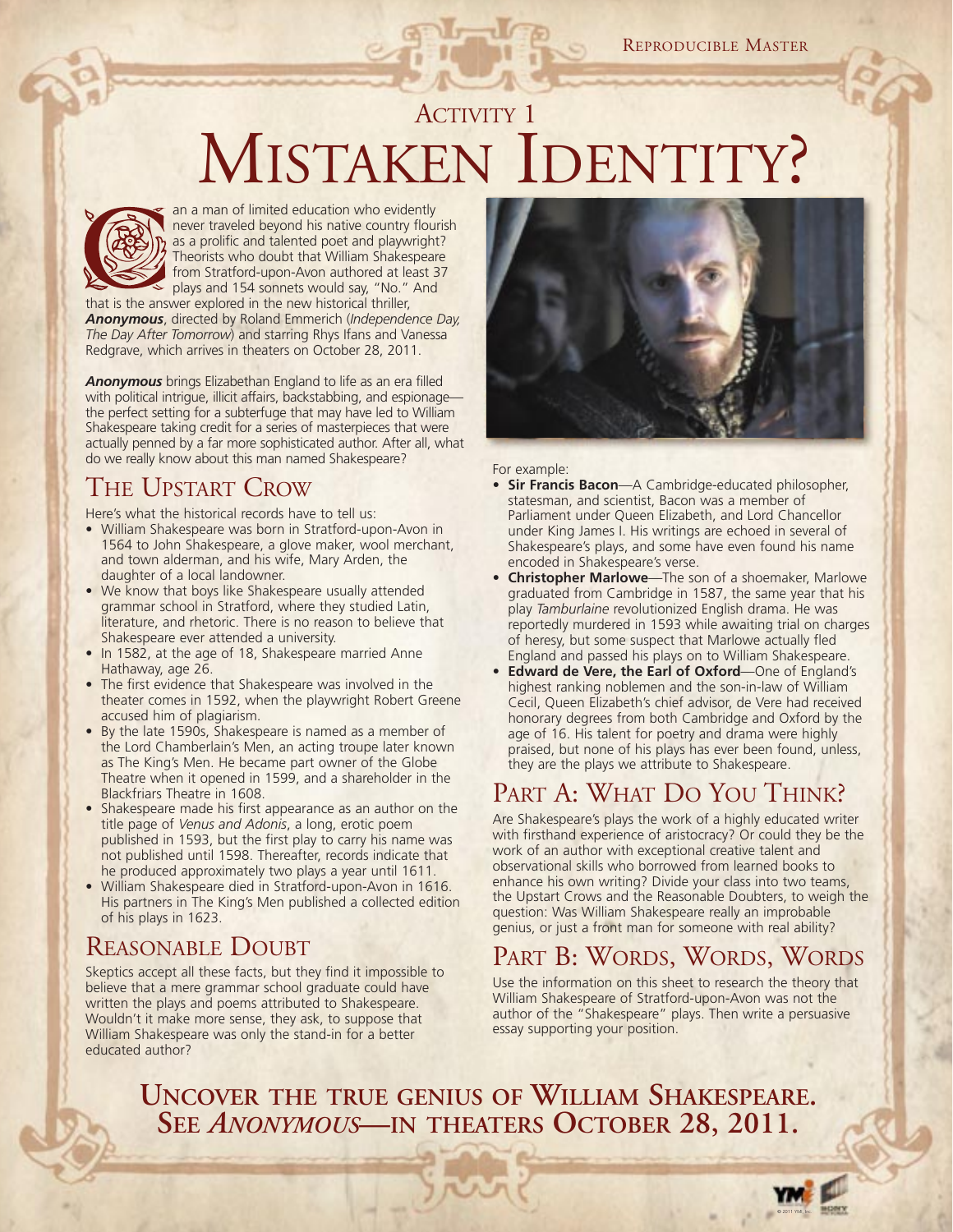### ACTIVITY 2 THE SOUL OF THE AGE



mong all those suspected of being the true author of Shakespeare's plays, the most plausible candidate may be Edward de Vere, the Earl of Oxford. Since 1920, his supporters have gathered evidence to support their claim that he was the secret genius behind Shakespeare's

reputation. Now, that evidence comes to life in the new film *Anonymous*, directed by Roland Emmerich (*Independence Day, The Day After Tomorrow*) and starring Rhys Ifans and Vanessa Redgrave, which arrives in theaters on October 28, 2011.

*Anonymous* unfolds the life of Edward de Vere, tracing his complicated relationship with Queen Elizabeth and her chief advisor, William Cecil, to show how politics and a poetic personality may have entangled de Vere in a situation that brought unexpected fame to an ambitious actor and brought down his own hopes to preserve the British throne. But in the end, we are left wondering: Was Edward de Vere really an invisible giant of his times, or is he only a figment of our imagination?

#### ENTER EDWARD DE VERE

History tells us that de Vere had all the qualifications to become a world-class author. Born in 1550, he was tutored at home until age 12, when his father died and he was sent to live with William Cecil, Queen Elizabeth's chief advisor. Cecil provided him with private tutors in languages, literature, law, music, and the sciences, and by age 16, de Vere had received honorary degrees from both Cambridge and Oxford. At age 21, he took his seat in the House of Lords and married Cecil's daughter, Anne—a promising start for a career in politics.

After a tour through Europe, de Vere returned to England and became a fixture at Elizabeth's Court, a patron to poets and scholars, and the sponsor to a company of actors, even taking a lease on the Blackfriars Theater in London. He was also a poet. In 1586, a book called *Discourse of English Poetry* declared him the "most excellent" poet at court, and in 1589, a book called *The Art of English Poesie* ranked him first among all poets and named him one of the best playwrights for comedy.

Despite his reputation, little of de Vere's poetry and none of his plays exist today, which is one reason why some suspect he may have concealed his genius with the help of William Shakespeare. There is, however, one problem with this theory: Edward de Vere died in 1604, long before plays like *Othello, King Lear*, and *The Tempest* ever appeared on stage.

#### BEHIND THE SCENES

Setting that problem aside, why would de Vere want to conceal his identity if he really were the author of Shakespeare's plays? His modern-day supporters answer, "For his own safety."

• As a member of the Queen's inner circle, it would be prudent for de Vere to remain anonymous when writing history plays about her predecessors on the throne, especially during a time when Elizabeth's spies were on the lookout for any hint of a plot against her.

- Likewise, if a character in one of his comedies resembled a member of the Court, anonymity would protect de Vere from blame and possible retaliation.
- Most importantly, in tragedy, which explores the frailty and failures of mighty princes, remaining anonymous would shield de Vere from accusations that he was exposing flaws in Elizabeth herself and save him from execution for treason.

In short, the politics of the time would have made it almost impossible for de Vere to acknowledge his authorship of "Shakespeare's" plays. He would have needed a stand-in, and so perhaps, as occurs in the new film *Anonymous*, he secretly passed his plays along to an up-and-coming actor named William Shakespeare, who kept the secret and the fame.



#### PART A: WHAT DO YOU THINK?

Based on this short sketch of Edward de Vere and your knowledge of Shakespeare's plays, what are the arguments pro and con that de Vere was the true author of the plays? Compare ideas, weigh the evidence, and come to a consensus. Then imagine that de Vere really was the true author. Should he have remained anonymous? Should Shakespeare have taken credit for his plays?

#### PART B: WORDS, WORDS, WORDS

Voice your opinion about the authorship debate in true Shakespearean style—write a soliloquy for de Vere that reveals whether or not he was the real genius behind Shakespeare's plays.

## **UNCOVER THE TRUE GENIUS OF WILLIAM SHAKESPEARE. SEE** *ANONYMOUS***—IN THEATERS OCTOBER 28, 2011.**

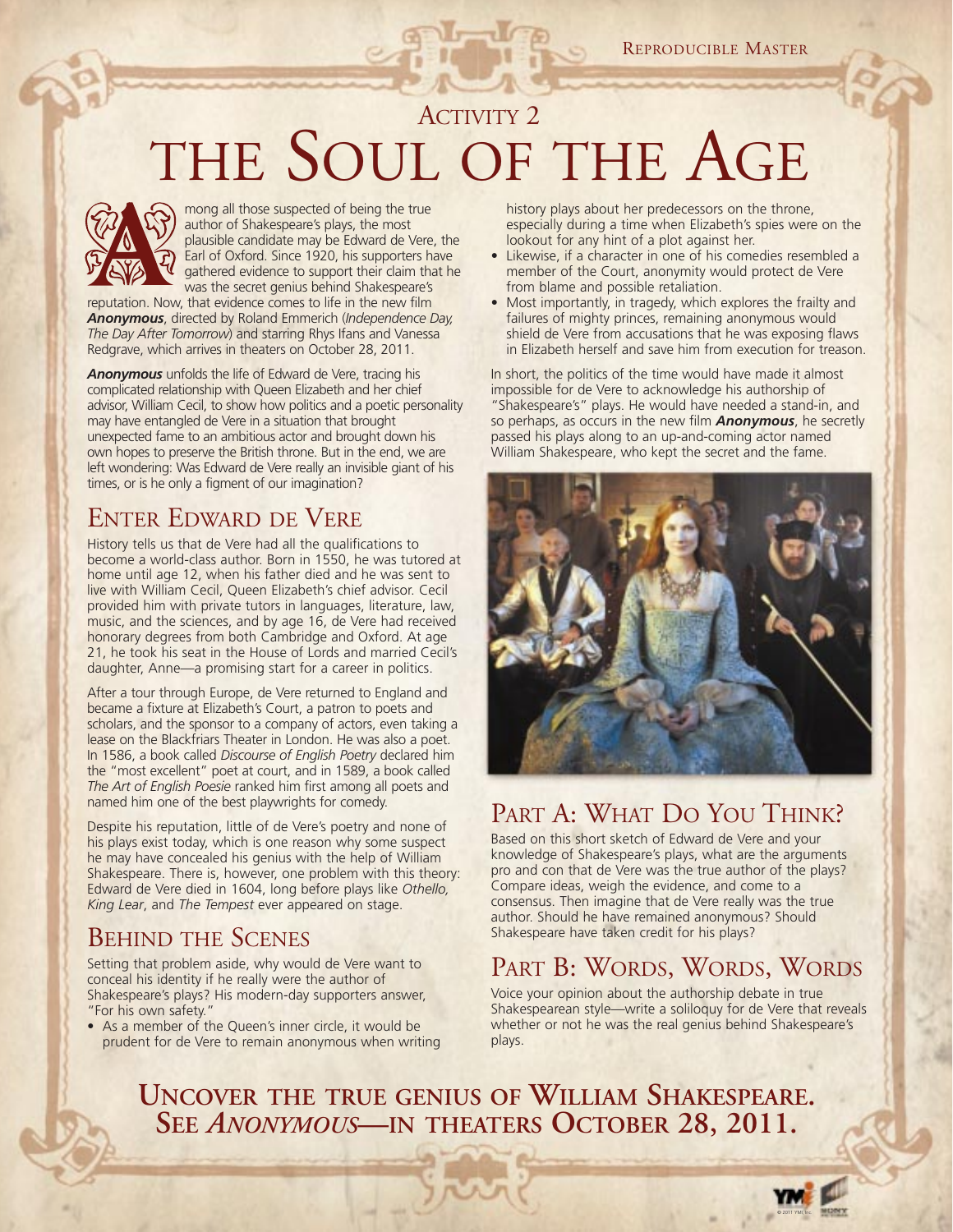## ACTIVITY 3 A KINGDOM FOR A STAGE



he Elizabethan playhouse was a gathering place for entertainment, information, and social interaction. The first playhouse, called the Theatre, opened in 1576, and before long there were more than a dozen, including Shakespeare's Globe Theatre, which opened in 1599. Each playhouse had its own company

of actors, who often performed a different play every day of the week, except Sundays, drawing upwards of 3,000 audience members to each show.

This power to draw a crowd made the playhouses seem a potential source of trouble to Queen Elizabeth and her ministers, and beginning in 1582, all plays had to be approved by the Court before they could be performed. Plays that portrayed the monarchy in a positive light were acceptable, but anything that seemed to question royal authority was not, and many playwrights found themselves charged with sedition for an inappropriate joke or unflattering episode from history, including Ben Jonson, Christopher Marlowe, and William Shakespeare.

Fears about the power of performance actually came true in 1601, when the Earl of Essex used the Globe Theatre to help incite a public uprising against the Queen's counselors. This event is recalled in *Anonymous*, where it is Edward de Vere who arranges for a performance at the Globe to rally public support for Essex and his men, but as occurred in history, the plan fails, and Essex is put to death.

#### PART A: PRE-VIEWING *ANONYMOUS*

The downfall of the Earl of Essex has all the core elements of Shakespearean tragedy—a noble protagonist, a moral dilemma, and a fatal end. Before you see *Anonymous*, discuss in class how these and other elements of the Essex affair match up with Shakespearean tragedies you have read. Then try to imagine what kind of play Shakespeare would have made of this episode had Essex succeeded.

#### PART B: POST-VIEWING *ANONYMOUS*

According to director Roland Emmerich, *Anonymous* has "all the elements of a Shakespeare play. It's about Kings, Queens, and Princes. It's about illegitimate children, it's about incest, it's about all of these elements which Shakespeare plays have. And it's overall a tragedy." After you have seen the film, discuss these questions in class:

- How does the plot of the film compare to a Shakespearean tragedy?
- How does the filmmaker's use of scenes performed by Elizabethan actors compare to Shakespeare's use of actors to stage a play within the play?
- How did the film affect your opinion about the theory that de Vere was the true author of the Shakespeare plays?



**UNCOVER THE TRUE GENIUS OF WILLIAM SHAKESPEARE. SEE** *ANONYMOUS***—IN THEATERS OCTOBER 28, 2011.**

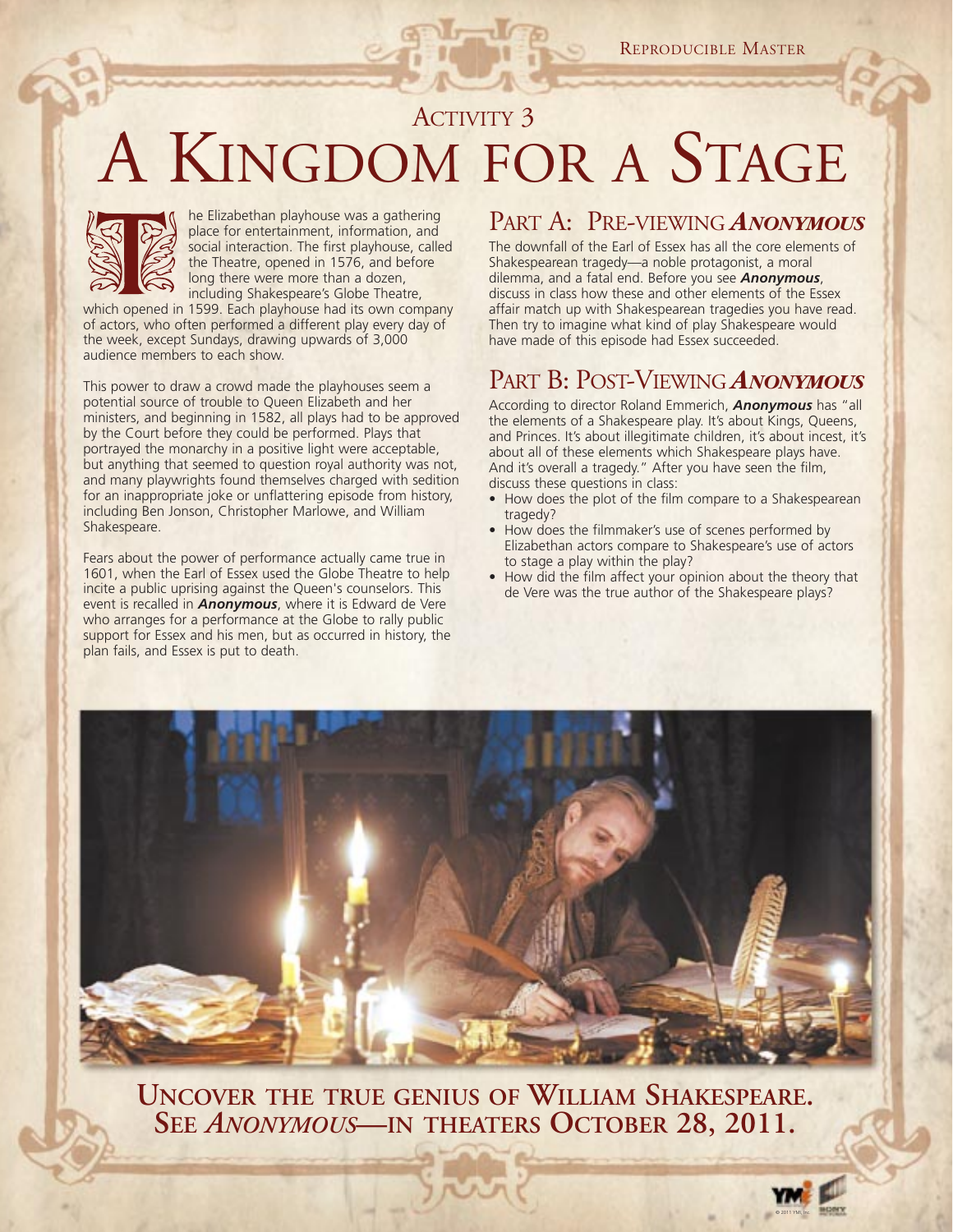# SHAKESPEARE

WAS.

# FRAUD?

# A ROLAND EMMERICH FILM **ANONYMOUS**

**AS** DEUTSCHER Read the Newmarket Press books<br>FFF Bayern Anonymous-Movie.com THIS FILM IS NOT YET RATED. **SONY COLUMBIA**<br>PICTURES ÆА medienboard FOR FUTURE INFO.<br>GO TO FILMRATINGS.COM 2, 20

IN THEATERS THIS FALL

OF SONY PICTURES ENTERTANMENT INC. FOR PROMOTIONAL USE ONLY. SALE, DUPLICATION OR TRANSFER OF THIS MATERIAL IS STRICTLY PROVIDITED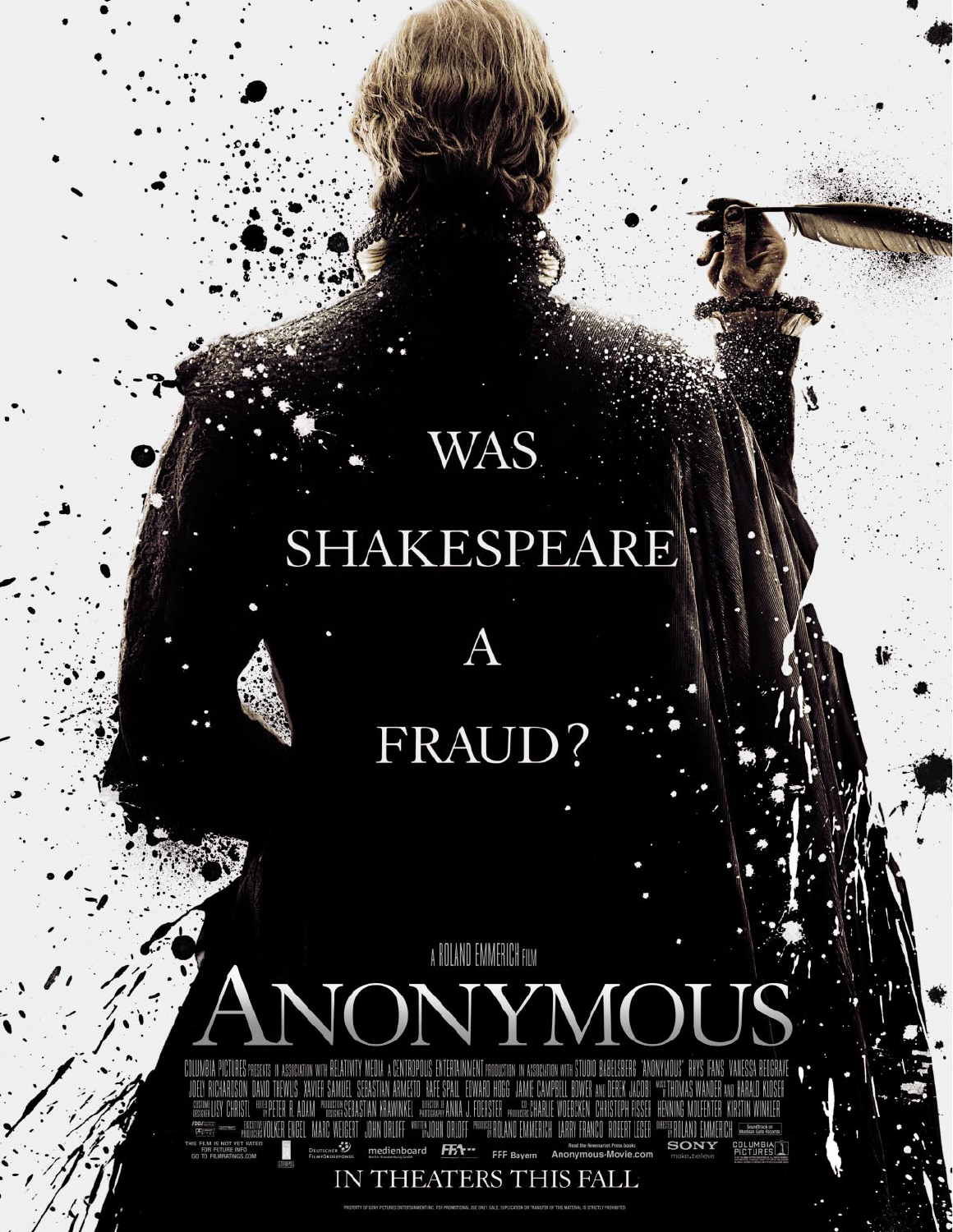## **ANONYMOUS**

PLACE FIRST CLASS STAMP HERE



90 Crown Street New Haven, CT 06510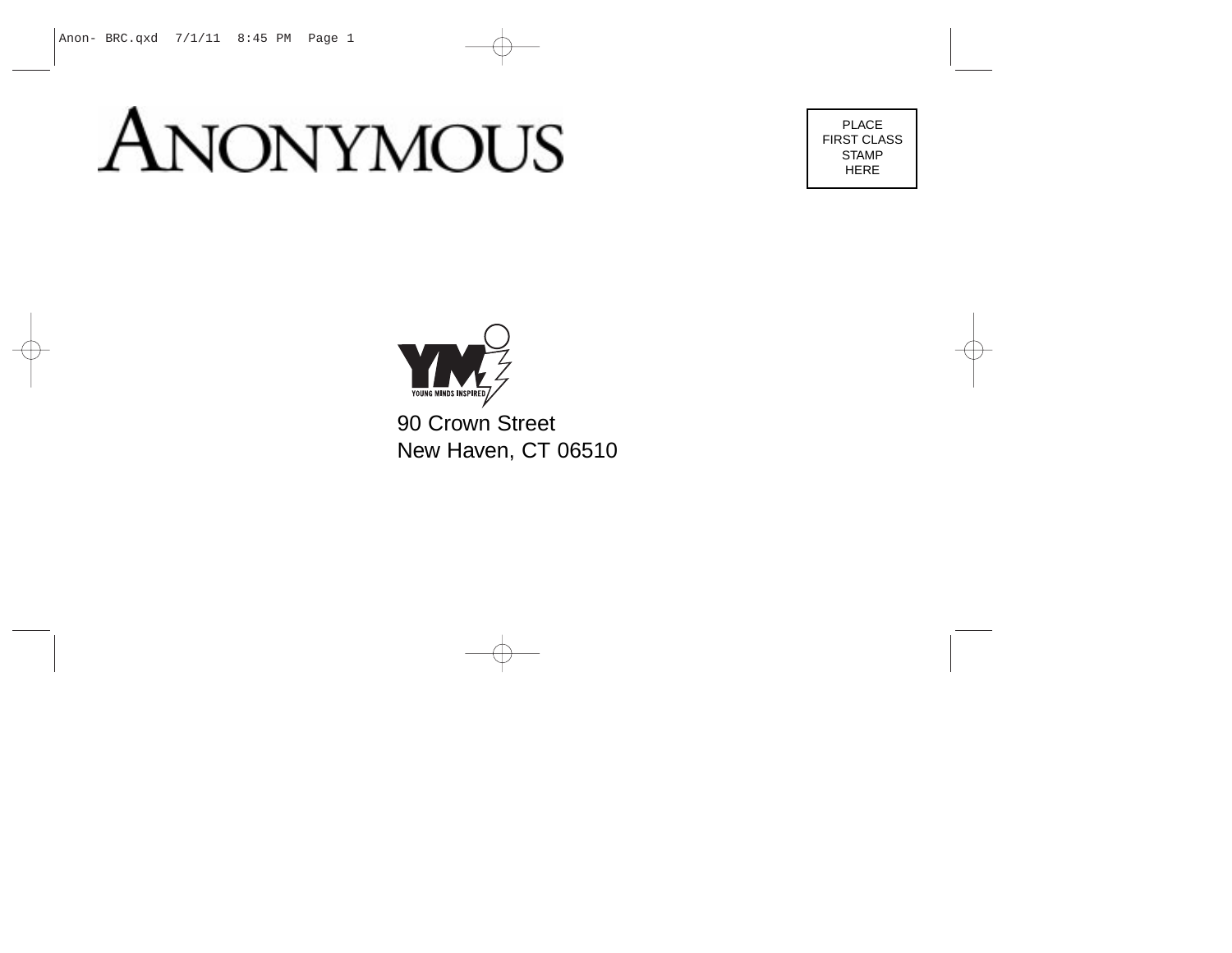### Send in this card to keep receiving FREE educational materials from YMI.

We'd like to know how you used the YMI materials for the *Anonymous* program.

|                                                                                                                        |                        | Grade Taught _______________                                                                                                                                                                                                   |  |
|------------------------------------------------------------------------------------------------------------------------|------------------------|--------------------------------------------------------------------------------------------------------------------------------------------------------------------------------------------------------------------------------|--|
|                                                                                                                        | (Please print clearly) |                                                                                                                                                                                                                                |  |
|                                                                                                                        |                        |                                                                                                                                                                                                                                |  |
|                                                                                                                        |                        | Address and the contract of the contract of the contract of the contract of the contract of the contract of the contract of the contract of the contract of the contract of the contract of the contract of the contract of th |  |
|                                                                                                                        |                        |                                                                                                                                                                                                                                |  |
|                                                                                                                        |                        |                                                                                                                                                                                                                                |  |
| How many students used the YMI teaching materials (including your students)? ______                                    |                        |                                                                                                                                                                                                                                |  |
| How many teachers shared the program materials (including yourself)?                                                   |                        |                                                                                                                                                                                                                                |  |
| Please rate this program's appeal to teachers: $\square$ Excellent $\square$ Good $\square$ Fair $\square$ Poor        |                        |                                                                                                                                                                                                                                |  |
| Please rate this program's educational effectiveness: $\square$ Excellent $\square$ Good $\square$ Fair $\square$ Poor |                        |                                                                                                                                                                                                                                |  |
| Would you like to serve on one of YMI's Educator Advisory Panels for future programs? $\square$ Yes $\square$ No       |                        |                                                                                                                                                                                                                                |  |
| Your opinion of this program is important to us. Please take a moment to comment.                                      |                        |                                                                                                                                                                                                                                |  |
|                                                                                                                        |                        |                                                                                                                                                                                                                                |  |

YMI will *not* disclose your name to third parties. *Anonymous 2011*